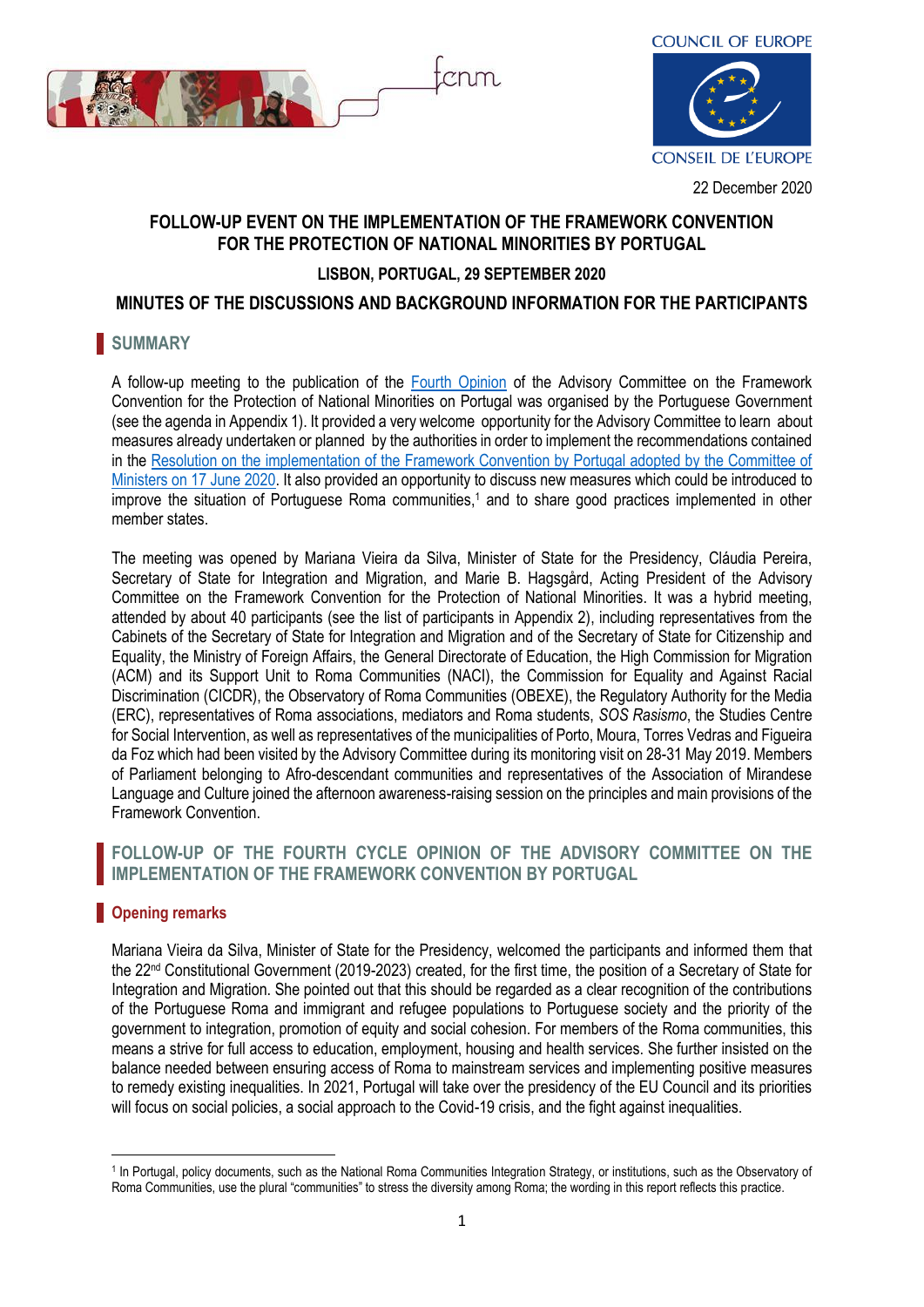Cláudia Pereira, Secretary of State for Integration and Migration, reminded participants about the targeted policies for the integration of vulnerable Portuguese Roma in the framework of the implementation of the National Strategy for the Integration of Roma Communities (ENICC) and provided some examples:

- ensuring higher educational attainment, especially in high schools and universities;
- promoting Roma participation;
- empowering Roma women;
- strengthening intercultural mediation;
- promoting the recognition and enhancement of Romani culture.

As examples of specific mainstreaming policy measures to enhance the integration of Portuguese Roma communities, Cláudia Pereira mentioned the following examples:

- strengthening financial support for higher education aimed at financially disadvantaged beneficiaries;
- challenging Roma students and families to benefit from the advantages of studying and living in inland regions;
- ensuring that housing solutions effectively benefit persons belonging to Roma communities who are in poverty conditions through the New Generation Housing Policy;
- ensuring that information, especially relating to public health measures during the Covid-19 pandemic, reaches those populations at risk, that the information is given in a language understood by all communities, and that people increasingly trust and use health services; to do so, promoting the participation of Roma using formal and informal means;
- creating networks of municipalities to share good practices in the field of integration of local population, including Portuguese Roma.

Marie B. Hagsgård, Acting President of the Advisory Committee on the Framework Convention, welcomed this first opportunity to have a follow-up event on the implementation of the Framework Convention by Portugal. She also welcomed the opportunity given to participants, "minorities" and the majority alike, to receive information about the provisions and the principles enshrined in the Framework Convention. She reminded participants that Portugal applies the Framework Convention to Portuguese Roma communities,<sup>2</sup> despite the fact that Portugal does not recognise the concept of 'national minority' in its legal framework, and that following the submission of its fourth cycle state report,<sup>3</sup> the authorities invited the Advisory Committee to visit Portugal for the first time since the ratification of the Framework Convention in May 2002. This visit, which took place in May 2019, proved to be useful to meet *in situ* state and local authorities, as well as civil society representatives, among them several Roma associations, mediators and members of Roma community action groups, and discuss concrete projects and policy measures implemented at national or local levels and further measures which could be implemented to address the recommendations of the Committee of Ministers.

The follow-up meeting organised at the invitation of the Portuguese authorities was an occasion to discuss the Advisory Committee's [Fourth Opinion](https://rm.coe.int/4th-op-portugal-en/1680998662) on Portugal<sup>4</sup> adopted on 28 June 2019 and published on 27 January 2020 together with the comments submitted by the Portuguese Government, <sup>5</sup> and more specifically the recommendations for immediate action and further recommendations contained in the Committee of Ministers' Resolution [CM/ResCMN\(2020\)6.](https://search.coe.int/cm/pages/result_details.aspx?objectid=09000016809ebbb3)<sup>6</sup> Marie B. Hagsgård underlined that the Resolution is based on the recommendations of the Advisory Committee. She stressed that the monitoring work of the Advisory Committee should be seen primarily as supporting States Parties to enhance the application of the provisions in the Framework Convention. She welcomed the opportunity of this dialogue to discuss possible practical measures to address these recommendations with both representatives of the Portuguese Government, state and local authorities and representatives of the Roma communities. She further informed participants that, for the next monitoring cycle, the Committee of Ministers' Resolution, together with the measures taken by the Portuguese authorities, will form the basis of the next state report, which submission is due on 1 September 2023.

 $2$  For information on how Roma are covered by the Framework Convention in other States Parties, see Appendix 3.

<sup>&</sup>lt;sup>3</sup> See the fourth state report received on 8 October 2018, available in [English.](https://rm.coe.int/4th-sr-portugal-en/16808e563a)

<sup>4</sup> The Fourth Opinion is available in [English](https://rm.coe.int/4th-op-portugal-en/1680998662) and [French.](https://rm.coe.int/4th-op-portugal-fr/1680998663) A summary of the Opinion is also available in [Portuguese.](https://rm.coe.int/4th-op-portugal-po/16809ed0ba)

<sup>&</sup>lt;sup>5</sup> The comments of the Portuguese Government, received on 15 January 2020, are available in [English](https://rm.coe.int/4th-com-portugal-en/1680999290) and [French.](https://rm.coe.int/4th-com-portugal-fr/16809f1250)

<sup>&</sup>lt;sup>6</sup> The full text of the Resolution is also available in [French,](https://search.coe.int/cm/pages/result_details.aspx?ObjectId=09000016809ebbb0) and its recommendations are available in [Portuguese.](https://rm.coe.int/4th-cycle-resolution-recommendations-po/16809f422e)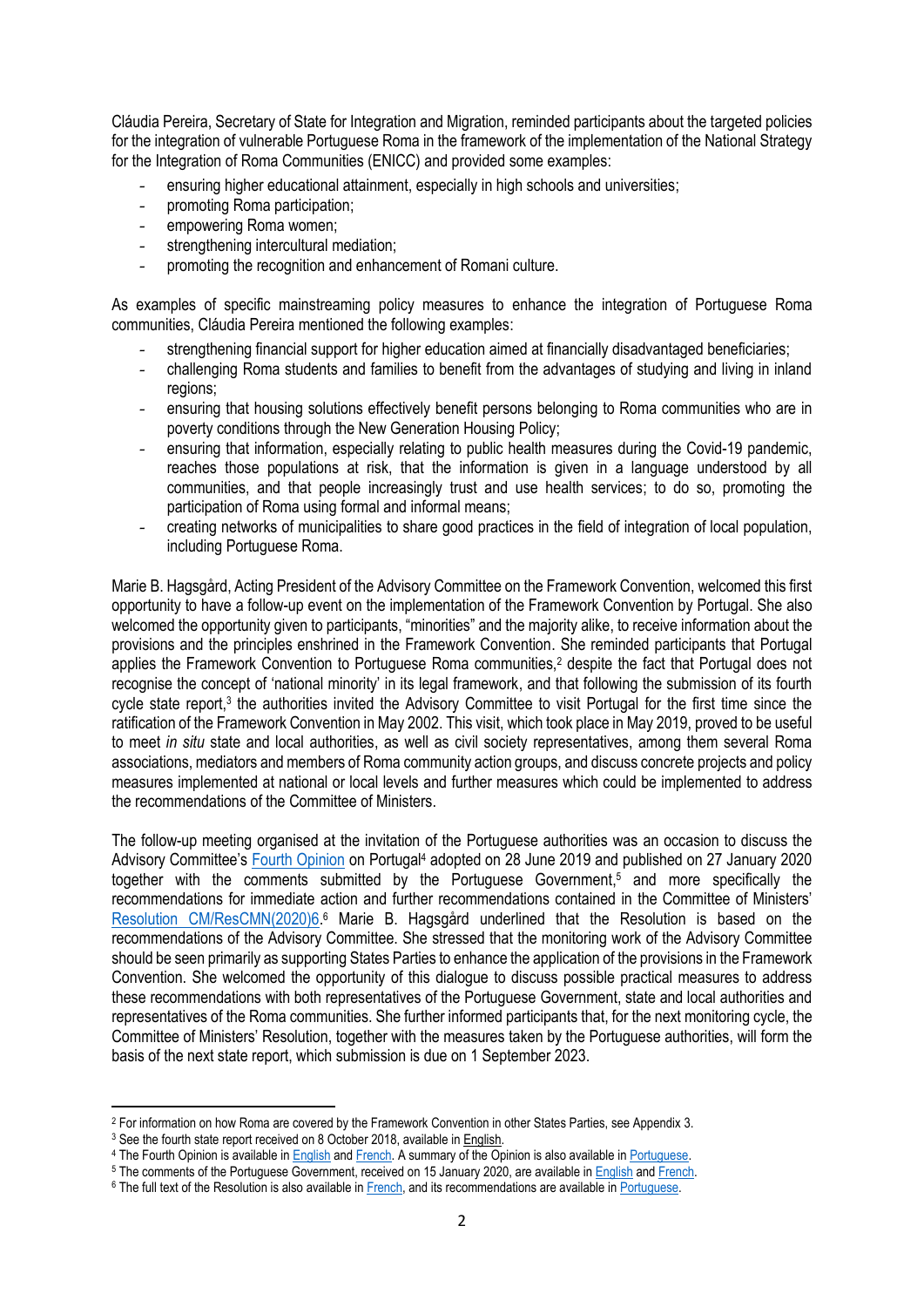#### **Monitoring cycle of the Framework Convention**

Every five years there is a new monitoring cycle summarized below:



Participants were informed that following a reform of the monitoring mechanism of the Framework Convention which entered into force in January 2020, the authorities have now the possibility to provide *observations* (i.e. *factual corrections and requests for clarification*) on the version of the draft opinion *approved* by the Advisory Committee. <sup>7</sup> At its following plenary meeting, the Advisory Committee examines these observations and *adopts* its opinion. At that stage, the adopted opinion can no longer be modified but the authorities have still the possibility to send written comments<sup>8</sup>, which will then be published together with the adopted opinion on the Framework Convention website four months following the adoption. As a standard practice, it is expected that these documents are also posted on relevant official websites of the State Party concerned. This new procedure could not be applied to the Fourth Opinion on Portugal which explains why the Advisory Committee could not take on board some of the observations made by the Portuguese authorities when they sent their comments. The Advisory Committee has taken note of them for the next monitoring cycle.

1

<sup>7</sup> The Advisory Committee usually grants a deadline of two months to the government for providing *observations*.

<sup>8</sup> The authorities have a deadline of fourth months to provide their *comments* which can be on a more substantive nature.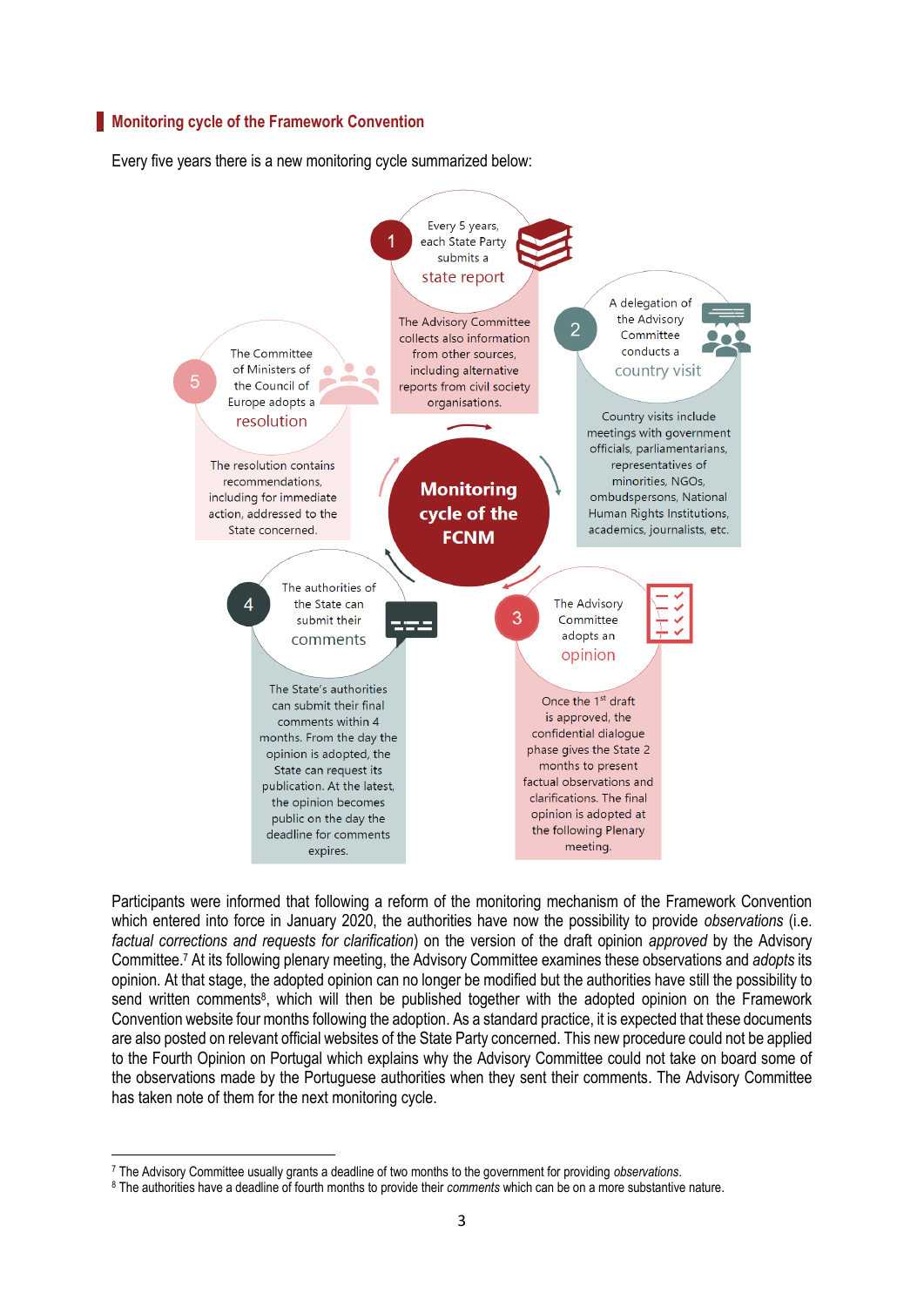#### **Clarifications and discussion about recommendations addressed to Portugal**

Marie B. Hagsgård and Michaël Guet from the Secretariat of the Framework Convention brought further clarification to recommendations contained in the Committee of Ministers' [Resolution CM/ResCMN\(2020\)6](https://search.coe.int/cm/pages/result_details.aspx?objectid=09000016809ebbb3) and highlighted some good practices implemented in other member states that could serve as a source of inspiration.<sup>9</sup> These clarifications and the follow-up discussion are summarized below listed in the order of the Articles of the Framework Convention covering topics addressed at the follow-up event:

### **Legal framework to combat direct and indirect discrimination and anti-discrimination and equality bodies**

In one of its recommendation for immediate action, the Advisory Committee highlighted the importance of raising awareness of legislative standards to combat direct and indirect discrimination and of existing human rights and equality bodies. It also stressed the need to adapt communication tools to reach out to minorities and migrants who may live in remote areas. In its Opinion, the Advisory Committee took note of the existence of several institutions in Portugal where one can report alleged discrimination which might be confusing for the general public, and for Roma in particular. Alleged victims of discrimination do not always know to which institution they should address their complaint. The fact that the institution which receives a complaint might forward it to another more competent institution creates unnecessary delays and some complainants do not know the status of their complaint. It is important that equality bodies and national human rights institutions are seen as independent, that they have a clear mandate, are sufficiently powerful and have the possibility to impose sanctions.<sup>10</sup> The setting up of ombudsperson's regional offices,<sup>11</sup> and mobile teams or vans to reach out to isolated communities - as envisaged by the Portuguese Ombudsperson - could be possible solutions.

Due to the fact that several sectorial anti-discrimination institutions with different powers exist in Portugal, it would be relevant to increase knowledge about various mechanisms for filing complaints among members of the Roma communities and other vulnerable groups. This could be done through awareness-raising and training activities involving members from these communities. Participation of members of national minorities in human rights and non-discrimination training provided by and to legal professionals (prosecutors, judges and lawyers) is also recommended by the Advisory Committee so as to ensure that legislation, mechanisms and procedures are well understood. Representatives from Roma associations also insisted on the need to develop literacy programmes to ensure a better understanding by members of the Roma communities. Marie B. Hagsgård pointed out that one should never take as granted that procedures are sufficiently clear and regarded as fair by persons external to the judiciary system.<sup>12</sup>

Another good practice that could be further considered by the Portuguese authorities - following the study visit of a Portuguese delegation to Thessaloniki in late 2019 - is the setting of so-called 'legal clinics' in areas inhabited by Roma communities, as they were implemented under the Council of Europe/European Union joint programme to improve the access to justice of Roma and Traveller women "JUSTROM". The first of this programme was devised to provide the target groups with legal advice, aid and/or representation, as well as to facilitate access to court and court proceedings, including when on probation or while in prison. <sup>13</sup> Each legal clinic involved a team composed of a lawyer, a legal assistant and a Roma mediator which cooperated closely with human rights institutions, legal aid bureaus and bar associations. The next two phases of the JUSTROM programme had for objectives to enhance the capacities of legal professionals and law enforcement bodies to adequately respond to Roma and Traveller women's needs through training on non-discrimination and gender equality.

<sup>9</sup> This report does not contain an exhaustive list of good practices. Country examples are mentioned in red and bold in the footnotes. For further information or contact details, please address your requests to the Secretariat (michael.quet@coe.int).

<sup>10</sup> The Ombudsperson in **Ireland** and the National Council for Combating Discrimination in **Romania** are some examples of human rights bodies that are sufficient equipped with powers to sanction, including high public officials, for racist statements or hate speech.

<sup>11</sup> A number of Autonomous Communities in **Spain** have their own Ombudsperson institution in addition to the national ombudsperson based in Madrid. The ombudsperson institution in **Croatia** has set up three regional offices, thus increasing awareness and collecting data. <sup>12</sup> She gave the example of **Sweden** where judges realised only following a consultation with persons from national minorities who had to deal with justice that their way of interacting with these persons was not always regarded as sufficiently clear and balanced.

<sup>13</sup> In its first phase, from October 2016 to March 2018, JUSTROM was implemented in **Bulgaria**, **Greece**, **Ireland**, **Italy** and **Romania**. For further details, consult th[e JUSTROM website.](https://pjp-eu.coe.int/en/web/access-to-justice-for-roma-women/about-justrom3)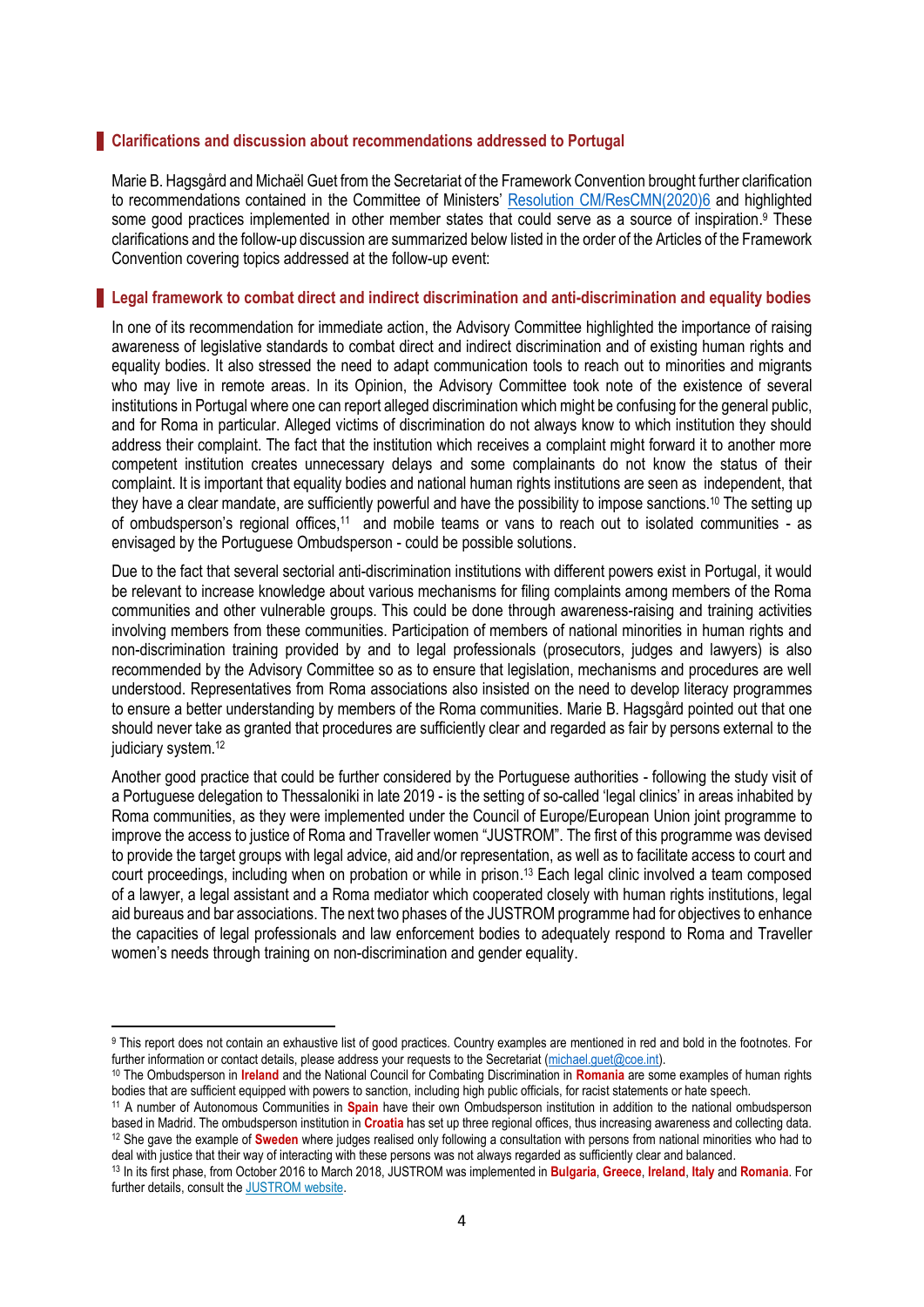During the discussion, the Secretary of State for Integration and Migration highlighted changes made to the legal framework for combating racism, aiming at strengthening provisions to combat discrimination, supporting training of key professionals (e.g. law enforcement bodies), and implementing preventive actions such as local projects in deprived neighbourhoods. In addition, Law 93/2017 which amended the legal regime for preventing, prohibiting and combating discrimination, strengthened the powers of the CICDR and the investigative powers of the ACM, simplified procedures for receiving complaints about discrimination from associations, and prohibited multiple discrimination. Péricles Pina, Head of the Support Team of the CICDR, referred to identified priorities for the work of this Commission which include the promotion of civic education, the fight against hate speech, and the protection of victims of discrimination. He underlined that the Secretary of State for Integration and Migration and the Secretary of State for Citizenship and Equality are both represented in the Commission. Mamadou Ba from *SOS Rasismo* confirmed the complexity of the anti-discrimination legal system in Portugal and suggested that a framework anti-discrimination legislation be adopted to harmonise the current system.

Already highlighted in the Fourth Opinion, the indirect discrimination practice of displaying ceramic frogs in restaurants and shops aimed at discouraging persons belonging to Roma communities from entering these premises was further discussed. For persons belonging to Roma communities, such objects have negative, culturally engrained connotations. The young Roma present at the meeting confirmed the existence of such a practice. Whilst the younger generation does not believe in this superstition any longer (although they are told from an early age not to pronounce the word "frog"), they feel uncomfortable when they see such ceramic frogs in shop windows. In its Opinion, the Advisory Committee welcomed projects, such as the one carried out in Moura, aimed at convincing shopkeepers and restaurant owners to remove these objects. It encouraged the authorities to set up or support similar initiatives or campaigns elsewhere in the country, whilst cautioning that any of these initiatives should not result in fact in raising awareness about the negative impact such a practice has on Roma, and thereby increase the number of ceramic frogs in shops or restaurants from owners hostile to Roma.

#### **Institutional framework and policy measures to support the National Roma Integration Strategy**

The Advisory Committee's recommendation regarding a change of name of the High Commission for Migration (ACM) was addressed at the meeting. In this respect, Marie B. Hagsgård and Michaël Guet reassured Sónia Pereira, the High Commissioner for Migration, that this recommendation was not putting into question the work of the ACM regarding Portuguese Roma communities but reiterated, as indicated in the Fourth Opinion of the Advisory Committee, that this name does not sufficiently reflect the full scope of work of this institution, which includes under its structure a dedicated Support Unit to Roma Communities (NACI) responsible *inter alia* for supervising the implementation of local action plans of the Roma Integration Strategy. More importantly, it creates unnecessary confusion among the general population regarding the status of Roma in Portugal.

Bruno Gonçalves, Vice-President of *Letras Nómadas* and ROMED facilitator and mediator, confirmed that persons belonging to the Roma communities would like the name of ACM to be changed since Portuguese Roma are not migrants but full-fledge citizens and have been present in Portugal for at least five centuries.

Marisa Hora, Head of the Roma Support Unit to Roma Communities (NACI) indicated that the methodology for the Fund to Support the Activities of the National Roma Communities Integration Strategy (FAPE) at municipal level has improved since the Advisory Committee visited Portugal: municipalities enrolled have two years to implement intervention plans and a follow-up assessment is now required. New municipalities have been involved and activities are carried out to exchange experience between municipalities.

Ana Umbelino, Torres Vedras City Councillor for Social Affairs, highlighted the importance of networking between local authorities to learn from each other. Participants were also informed that a new Healthy Neighbourhoods Programme has been introduced as an initiative to develop community projects designed at reinforcing the message on how to 'prevent Covid-19 contagion'. Municipalities had until end of October 2020 to submit their projects.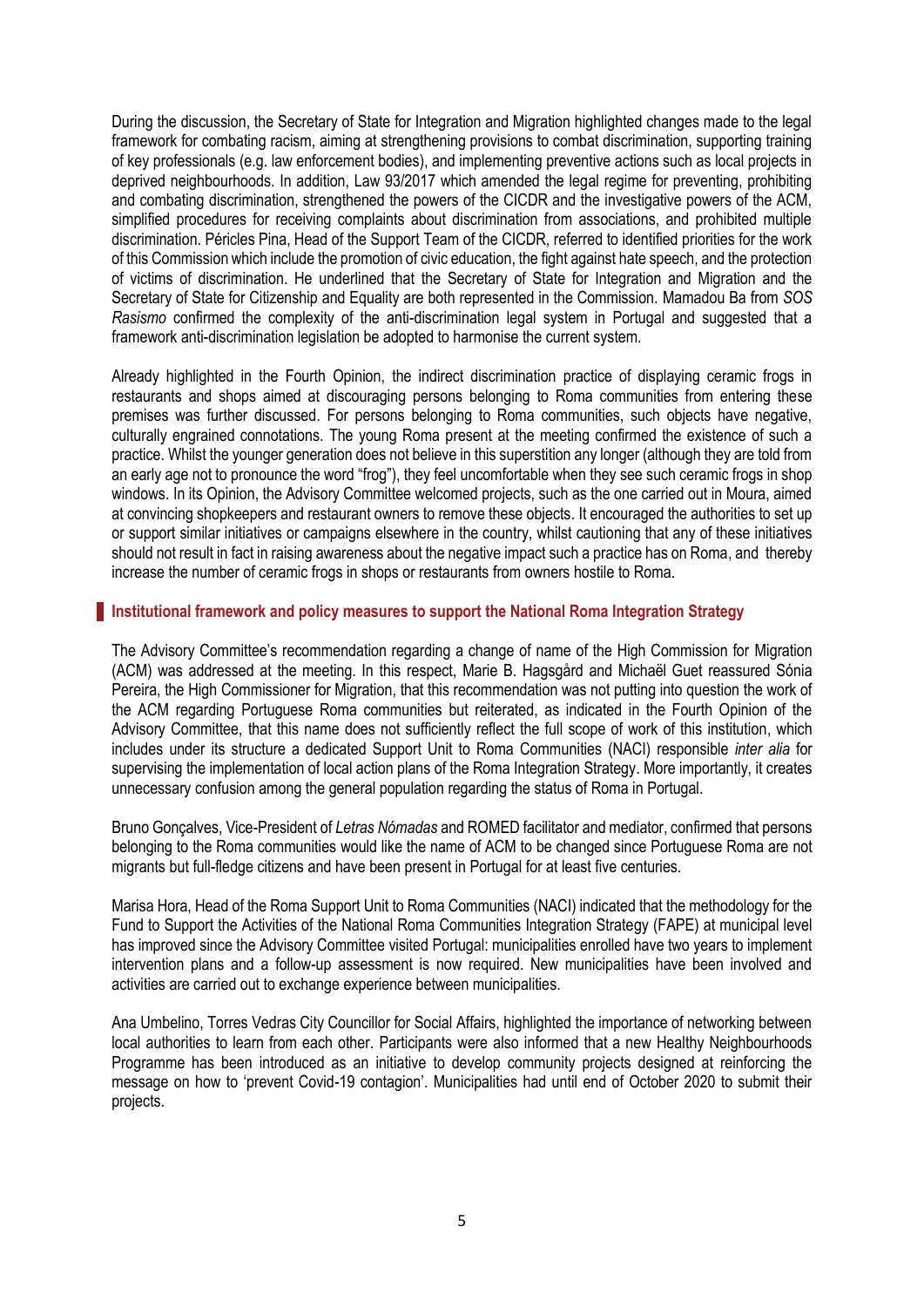#### **Intercultural dialogue: Roma mediators**

The Advisory Committee has acknowledged the positive practice of the Intercultural Municipal Mediators Programme which has existed in Portugal since 2009 and has also been improved over the years through the inspiration of the joint Council of Europe/European Union ROMED programme.<sup>14</sup> During its visit to Portugal, the Advisory Committee was pleased to meet with Roma, but also migrant mediators, for instance in Porto and Moura. In addition, some Portuguese municipalities, like Figueira da Foz, Moura and Torres Vedras, also developed Community Action Groups (CAGs) as part of the ROMED2 joint Council of Europe/European Union programme on 'Democratic Governance and Roma Community Participation through Mediation'. 15

In their comments on the Fourth Opinion, the Portuguese authorities indicated legislative plans to ensure the further sustainability of the Intercultural Municipal Mediators Programme, and the institutionalisation of the professional status of socio-cultural mediators. During the discussion, Marie B. Hagsgård and Michaël Guet indicated that the Advisory Committee was expecting positive developments in this regard, reminding participants that many countries in Europe had managed to overcome institutional and other barriers (for instance the educational level of mediators).<sup>16</sup>

#### **Preservation of Roma identity and culture and empowerment of Roma, especially Roma women and youth**

The importance of sharing Romani cultural traditions was raised by Marie B. Hagsgård who underlined the good practice she saw in Torres Vedras of an exhibition on Romani traditions by a non-Romani artist which was accessible to the general public in the municipality building.

The Secretary of State for Integration and Migration highlighted the importance to promote role models within the Roma community. She underlined that a news article published in February 2019<sup>17</sup> portraying a young Roma woman from Torre de Moncorvo who became a lawyer has contributed a lot to improve the image of Roma among the general public. She also highlighted that there has been an increase of Roma students in Portugal over recent years, largely thanks to the provision of scholarships (OPRE programme). Two young Roma OPRE students (Israel Paródia who is studying medicine and Teresa Vieira who now works in the Roma Support Unit of the High Commission for Migration) were present at the meeting and shared their experience. They pointed out the difficulty for young Roma to expose their Roma ethnic identity by fear of prejudice. Michaël Guet responded that – whilst it is indeed up to everyone to self-declare its ethnic identity as enshrined in Article 3 of the Framework Convention – not doing so for people who could serve as role models leaves space for the media to focus on negative stereotyping.

During the discussion, 'Circles of Speech for Roma Women' were mentioned as a good example of activities aimed at empowering Roma women. Organised by the High Commission for Migration (ACM) these meetings provide space for Roma women to discuss challenging topics such as discrimination, education of children, etc. Marie B. Hagsgård and Michaël Guet welcomed this initiative and encouraged the inclusion of early marriages as a topic for a future meeting since this sensitive issue is more openly discussed among women.

#### **Hate speech, negative portrayal of Roma in the media, policing and respect for human rights**

In its Fourth Opinion, the Advisory Committee encouraged the authorities to take all necessary measures, in fighting anti-Roma prejudice and stereotypes and addressing antigypsyism ('*anticiganismo*') as a specific form of racism so that persons belonging to the Roma communities feel more secure to self-identify as Roma. During the discussion, it was suggested that the police start collecting data on antigypsyism and anti-Roma motivated hate crimes. <sup>18</sup> Other good practices include the creation of applications for mobile phones which allow alleged victims

<sup>14</sup> Between 2011 and 2016 a total of 1,479 mediators, mostly Roma, were trained in 22 countries (**Belgium, Bosnia and Herzegovina, Bulgaria, Czech Republic, France, Germany, Greece, Hungary, Italy, Lithuania, North Macedonia, Portugal, Romania, Russian**  Federation, Serbia, Spain, Ukraine, United Kingdom). For further details see the **ROMED1** programme.

<sup>15</sup> ROMED 2 invested in local processes aimed at enhancing the participation of Roma in local decision making. It stimulated the selforganisation of Roma communities into Community Action Groups (CAGs) who contribute to the identification of priorities and suggest initiatives for addressing them. From April 2013 to February 2017 and has been active in 54 municipalities in 11 countries: **Bosnia and Herzegovina, Bulgaria, Germany, Greece, Hungary, Italy, North Macedonia, Portugal, Romania, Slovak Republic, Ukraine**.

<sup>16</sup> See for instance the institutionalisation of community mediators in the **Republic of Moldova**, or health mediators in **North Macedonia**.

<sup>17</sup> See news article "*[Advogada e cigana, um rosto do princípio da mudança](https://www.publico.pt/2019/02/10/sociedade/reportagem/advogada-cigana-rosto-principio-mudanca-1861228)*" published by Publico on 10 Febvruary 2019.

<sup>18</sup> Such data collection already exists in some member states, including **Finland**, **Germany** and **Spain**.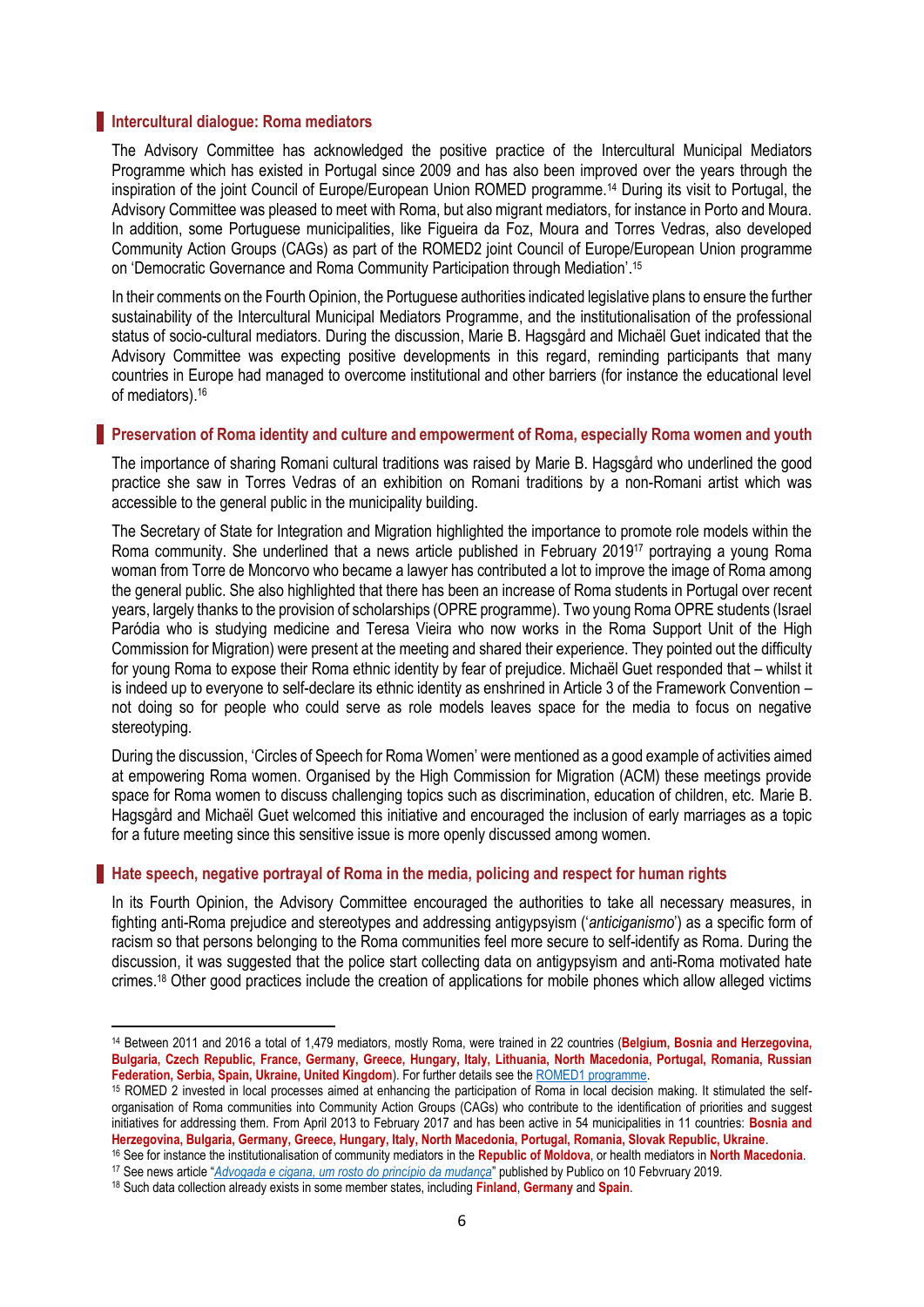of discrimination or hate speech to report it online,<sup>19</sup> and to create user-friendly websites for online reporting of hate crimes without having to visit a police station.<sup>20</sup>

Péricles Pina, Head of the Support Team of the CICDR, informed participants that a complaint form is now available online and there is a possibility to present an anonymous complaint.

Mamadou Ba pointed out the weakness of the current legislation to combat hate speech, particularly in the media, partly due to a lack of clear definition of hate speech. Incitement to hatred is not covered by the current legislation. Several participants confirmed instances of anti-Roma hatred and negative stereotyping in the media and on TV.

Susana Silveira from *Costume Colossal* Association for Roma Integration highlighted in particular discrimination and racist attitudes within the police and raised questions about the effectiveness of training provided to law enforcement bodies: "taking out racist tattoos from the arms of policemen does not make them less racist".

### **Education**

In several recent opinions, the Advisory Committee has encouraged States Parties to conduct independent research and collect gender-based disaggregated data on the root causes of school absenteeism and early drops out of Roma children; Portugal is therefore not an exception in this respect. Factors could be both external (e.g. school segregation, bullying) or internal (e.g. lack of motivation, early marriages). Regarding the latter, the Advisory Committee has observed in several states a possible impact of early marriages on school dropouts and absenteeism, especially in the transition from primary to secondary education. Bearing in mind that this is a sensitive issue, the Advisory Committee encourages the authorities to involve members of the Roma community in such a research, Roma women and girls in particular. Other means to reduce school absenteeism and dropouts is to make Roma children feel happy and welcome at school, for instance by teaching Roma history, promoting Roma models and inviting them to speak in schools, celebrating "Roma days".<sup>21</sup> The involvement of Roma parents in the school environment is also crucial.<sup>22</sup>

Examples of affirmative measures in the field of education targeted exclusively or not at Roma communities were provided, such as the provision of free meals,<sup>23</sup> free transport,<sup>24</sup> free textbooks, or scholarships for Roma students.<sup>25</sup> The free of charge enrolment of Roma children in preschool or the introduction of one-year compulsory pre-primary education<sup>26</sup> are other measures that improve the overall school performance of Roma children. The introduction of Roma history in school curricula – apart from its contribution to intercultural dialogue and general gain of knowledge about national minorities by all students - is another way to motivate school attendance of Roma

<sup>19</sup> In **Spain**, the Spanish Federation of Gypsy Women, KAMIRA, developed an innovative online tool that facilitates the processing of all types of complaints related to alleged hate crimes, i.e. the SOS KAMIRA App. for mobile phones. With this tool KAMIRA intends to channel complaints of hate crimes and discrimination and contribute to achieving a dignified and equal treatment of citizenship. For more information, consult KAMIRA website: [http://federacionkamira.es/presentada-la-app-sos-kamira-para-la-tramitacion-de-denuncias-de-odio/.](http://federacionkamira.es/presentada-la-app-sos-kamira-para-la-tramitacion-de-denuncias-de-odio/)

<sup>&</sup>lt;sup>20</sup> In the **United Kingdom**, th[e True Vision](https://www.report-it.org.uk/your_police_force) platform has been developed so that you can report hate crimes can be reported online without having to visit a police station to report.

<sup>21</sup> Such as **8 April** (International Roma Day), **16 May** (Romani Resistance Day), **2 August** (Commemoration Day for Roma, Sinti and Yenish victims of the Holocaust), and **5 November** (World Day of Romani Language).

<sup>22</sup> See for instance Roma education incubators in **Slovenia**.

<sup>23</sup> For instance, in the **United Kingdom**. In **Hungary**, to encourage parents to send their children to kindergartens, financial aid is paid to parents for the purchase of clothing and supplies, and the children receive free meals.

<sup>24</sup> For instance, in **Bulgaria**.

<sup>25</sup> For instance, in **Albania**, each year 80 social scholarships (30 Euro/month) are awarded to Roma and Egyptian children who completed the ninth grade to allow them to continue their education in upper secondary schools. In **Montenegro**, Roma and Egyptian children are entitled to free textbooks and to scholarships for secondary school and university education. In **Hungary**, Roma children largely benefit from various scholarship schemes developed under the Útravaló – MACIKA Scholarship Programme. A requirement has been introduced in 2011 that at least 50% of beneficiaries of all equal opportunity schemes ("Road to Secondary School", "Road to the Secondary School-leaving Examination" and "Road to Vocation") of the Útravaló – MACIKA Scholarship Programme be of (self-declared) Roma origin. In the **Czech Republic**, over one thousand scholarships are granted to Roma students every year. In **North Macedonia**, scholarships for Roma students to enrol in secondary and university education are available as a result of Roma Education Fund (REF) funding.

<sup>26</sup> For instance, in **Croatia**.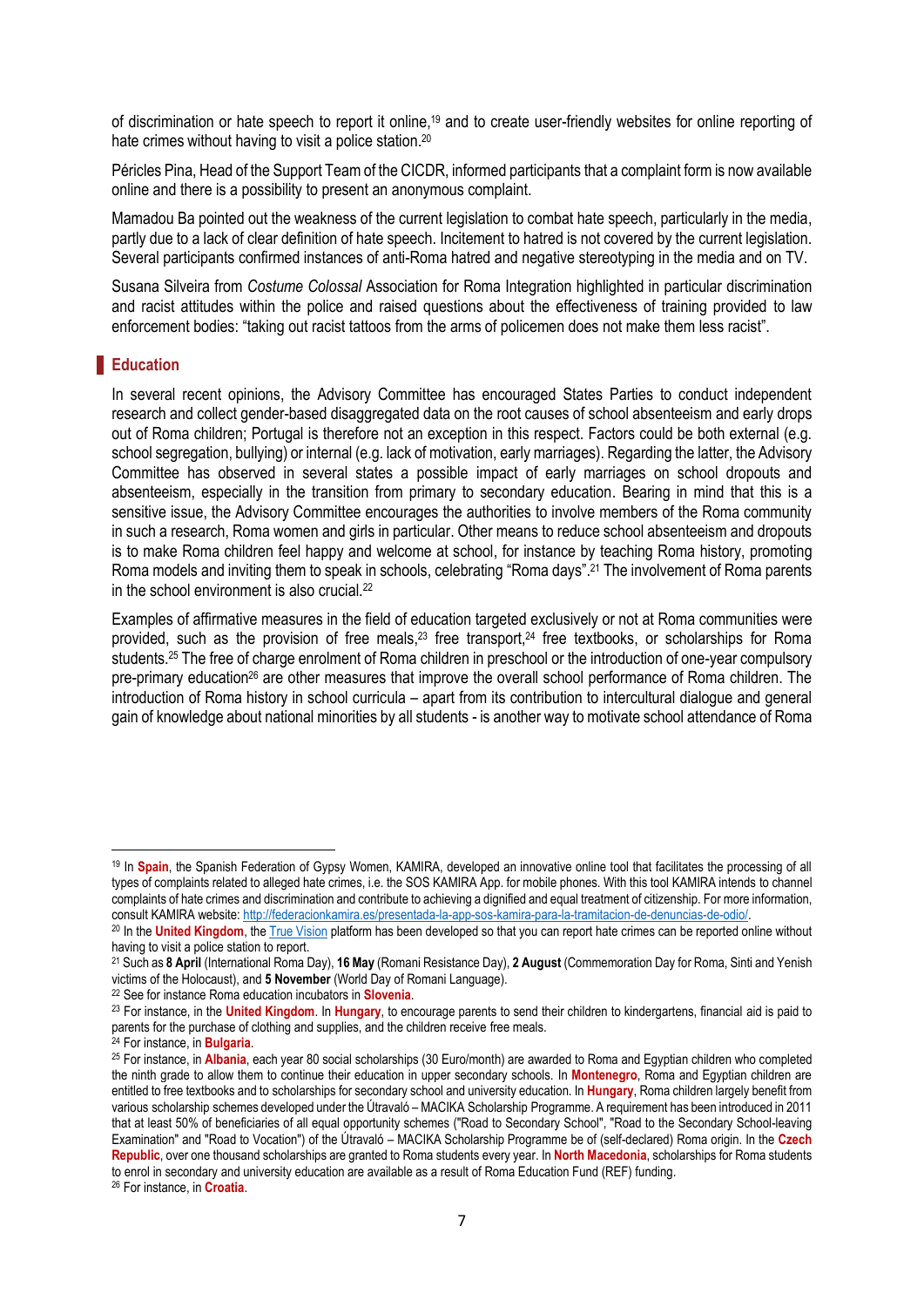children.<sup>27</sup> It has been the subject of a recent recommendation of the Committee of Ministers of the Council of Europe.<sup>28</sup>

During the discussion, Lina Varela, Head of Unit in the General Directorate of Education, indicated that the Ministry of Education favours inclusive educational policies and that, since July 2018, up to 25% flexibility was introduced in primary and secondary education curriculum, aiming at fostering interdisciplinary work and enriching the Core Curriculum Competences. This allow schools to teach specific topics, which could be for instance Romani history and culture. Cláudia Costa, Head of Municipal Division of Social Network Management from the Porto City Council, highlighted the need to train teachers in this respect.

Maria José Casa-Nova, Coordinator of the Observatory of Roma Communities (OBCIG), referred to the positive impact of the Choices Programme (*Programa Escolhas*) which includes measures to put an end to discrimination against Roma in access to education and to prevent school absenteeism and early dropout of Roma children. This programme has been developed by the High Commission for Migration (ACM) to increase academic success and promote the social inclusion of children and young people from vulnerable socio-economic contexts particularly descendants of immigrants and ethnic minorities. During the Covid-19 pandemic, the Choices Programme has also facilitated distance learning.<sup>29</sup> Maria José Casa-Nova also referred to gender disaggregated data regarding the decrease of school absenteeism among Roma students collected through the *Roma Inclusive School Experiences* - *RISE* project funded by the EU programme *Rights, Equality and Citizenship (REC)*. 30

#### **Housing**

 $\overline{a}$ 

The Advisory Committee welcomed past efforts by Portuguese state and local authorities intended to solve substandard housing conditions in which many persons belonging to Roma communities lived, which had been achieved *inter alia* by moving these families to social housing. A number of Roma families, however, still live in substandard housing conditions. In its Opinion, the Advisory Committee encouraged the authorities to review their housing policy, since it noted the negative effects, i.e. that in certain Portuguese municipalities the concentration of persons belonging to the Roma communities is such that certain school classes largely or completely consist of Roma children. This comes often as a short-term negative side effect of the rehousing policies put in place over recent years, where vulnerable families residing in social housing are concentrated in certain municipal areas creating *de facto* ghettos. Children from these families tend to be enrolled in the school nearby leading therefore to *de facto* "gypsy schools".

Whilst taking measures to improve housing conditions for the Roma, a number of States Parties to the Framework Convention have taken measures to ensure a more mixed population environment in social housing units. This can be achieved *inter alia* through the inclusion of Roma among 'vulnerable groups' entitled to affirmative action, including priority allocation of social housing;<sup>31</sup> the adoption of criteria that would not be *de facto* discriminatory or exclude Roma families;<sup>32</sup> the introduction of a quota system for the allocation of social housing under which a certain percentage of families are deemed to be Roma.<sup>33</sup> Other concrete positive measures include the

<sup>27</sup> The teaching of Roma history has already been introduced *inter alia* in **Finland**, **Romania** and in some Autonomous Communities of **Spain**, like Castile and Leon, Catalonia and soon Navarre.

<sup>&</sup>lt;sup>28</sup> Se[e Recommendation CM/Rec\(2020\)2 on the inclusion of the history of Roma and/or Travellers](https://search.coe.int/cm/Pages/result_details.aspx?ObjectId=09000016809ee48c) [in school curricula and teaching materials](https://search.coe.int/cm/Pages/result_details.aspx?ObjectId=09000016809ee48c) and the [Portuguese translation of CM/Rec\(2020\)2.](https://search.coe.int/cm/Pages/result_details.aspx?ObjectId=0900001680a002fd) For other Roma-related recommendations of the Committee of Ministers to member states of the Council of Europe, see Appendix 5.

<sup>&</sup>lt;sup>29</sup> For further information, consult th[e Programa Escolhas website.](http://www.programaescolhas.pt/)

<sup>30</sup> The objectives of this project implemented in Italy, Portugal and Slovenia are to promote a more welcoming and inclusive school for 6 to 14 years old Roma children; to fight the discrimination in education and to prevent and reducing absenteeism and educational disengagement of Roma children.

<sup>31</sup> As an example, in its last opinion on **Spain**, the Advisory Committee regretted that Roma were not included in the list of 'vulnerable groups" that could benefit from affirmative measures in the field of employment (only disabled persons could benefit from such measures). In **Albania**, the Law no. 22/2018 on Social Housing now lists Roma and Egyptians as priority vulnerable groups for social housing.

<sup>32</sup> Criteria for allocating social housing are sometimes indirectly discriminatory: requesting for instance a proof of a salary to pay the rent when a number of poor Roma families live from informal economy/undeclared jobs and cannot provide such a proof, or requesting a proof of citizenship or residence in a given municipality when Roma lack identity documents. Criteria should be flexibly adapted, and a letter of recommendation or various testimonials could sometimes be accepted instead, like in **Bosnia and Herzegovina**.

<sup>&</sup>lt;sup>33</sup> In North Macedonia a quota of 10% of social housing units is attributed to Roma families<sup>33</sup> ensuring that Roma families, especially those in the most vulnerable solutions and who would not be able to meet the criteria, benefit from social housing programmes. In addition to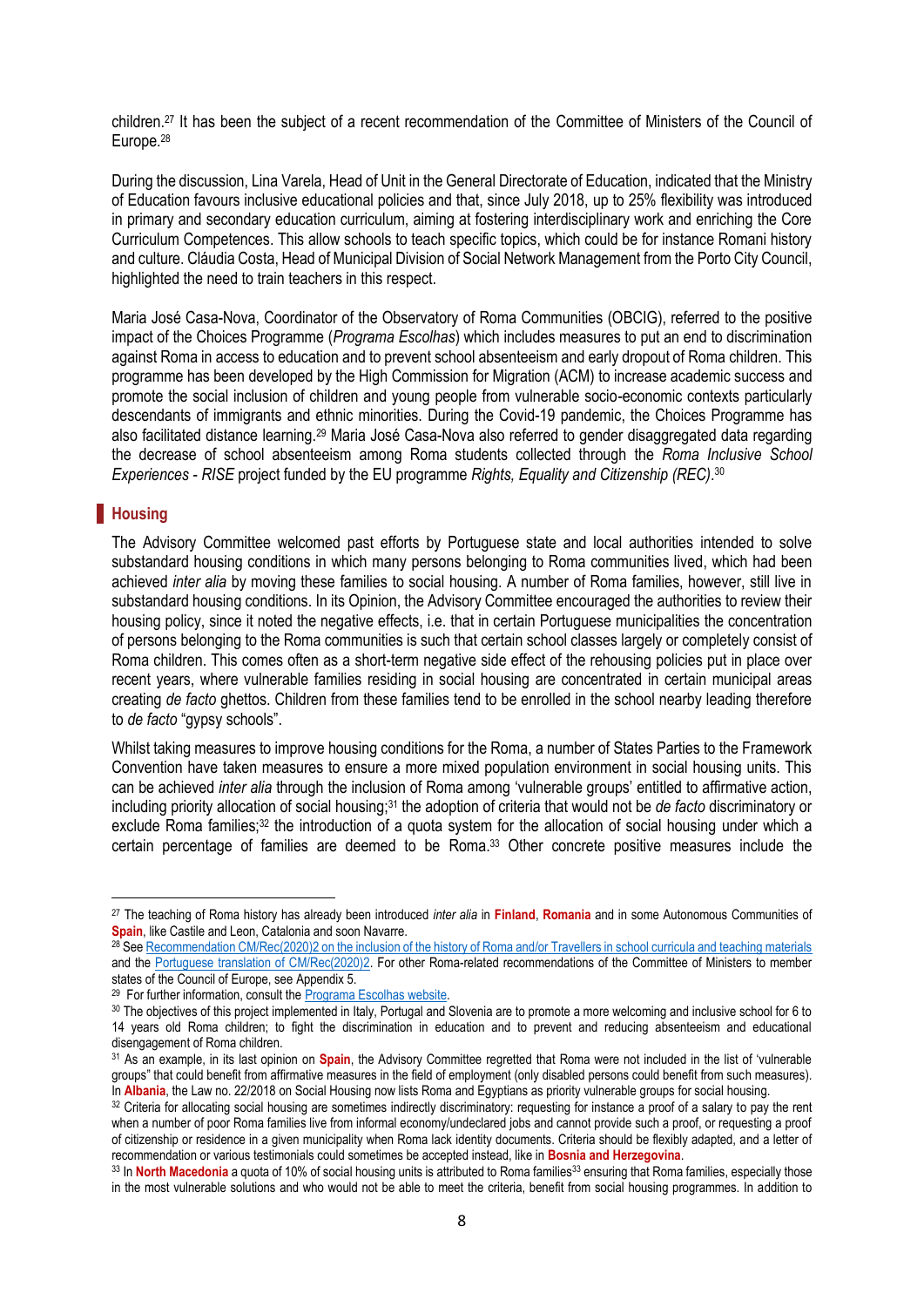participation of future Roma residents in the renovation of houses or apartments when Roma families living in informal settlements are rehoused in empty municipal buildings,<sup>34</sup> or the provision of micro-credits to Roma families to renovate their own houses.<sup>35</sup>

An important aspect for any housing policy is the regular consultation with the Roma communities concerned at all stages of the process to take into consideration the cultural traditions of the Roma communities concerned and avoid that good intentions result in failures.<sup>36</sup> Successful rehousing programmes also include short and mid-term accompanying measures to assist families who used to live in informal settlements to get used to new housing conditions (paying electricity and water bills, etc.).<sup>37</sup> It is also crucial to involve future neighbours in rehousing projects before moving Roma families.<sup>38</sup> Forced evictions are not long-term solutions, especially if no alternative housing solutions are offered to those evicted.<sup>39</sup> The nomadic or semi-nomadic way of life for those who are still travelling should be respected and specific policy measures adapted for these groups and their culture.<sup>40</sup>

During the discussion, the Secretary of State for Integration and Migration, reminded participants that the Portuguese Government has fixed 2024 as a target to eradicate housing shortages. Whilst welcoming this goal, some participants found the deadline very ambitious. Cláudia Costa, Head of Municipal Division of Social Network Management from the Porto City Council highlighted the difficulty for Roma to access housing: even when they could rent an apartment on the local market, they are often not given this opportunity. On the other hands, some positive developments were mentioned such as the assistance for the renovation of buildings in Coimbra or the fact that the municipality of Amadora, in the outskirts of Lisbon, joined the URBACT programme developed under the European Union Regional Development Fund which aims to tackle urban poverty and improve local integration.

# **Employment**

1

Marie B. Hagsgård thanked the additional information provided by the Portuguese authorities in their comments in relation to employment measures. Michaël Guet provided examples of affirmative measures targeted exclusively or not at Roma communities include job fairs,<sup>41</sup> validation of prior learning and job experiences for those who did not graduate**, <sup>42</sup>** reduced taxes for private companies employing Roma, micro-credits for Roma to set up their own business,<sup>43</sup> tailored training programmes to the local needs and specificities of these communities,<sup>44</sup> Roma mediators in local employment agencies,<sup>45</sup> etc. During the discussion, the Territorial Employment Pact in the Ave Region was mentioned as an institutional innovation based on "negotiated planning", where different actors at the local level assume complementary and inter-connected roles and responsibilities in view of employment objectives. This Pact involves partnerships to better link employment policy with other policies to improve the employment situation on regional and local level.

these 10%, Roma families can be beneficiaries of social housing unit if they respect criteria for social housing. In **Albania**, Article 80 of Law no. 22/2018 on Social Housing stipulates that each social housing programme shall include at least 5% of Roma and Egyptian families.

<sup>34</sup> See Il Dado project in the city of Turin, **Italy**.

<sup>35</sup> For instance, in **North Macedonia**.

<sup>36</sup> As an example, in **Finland**, housing projects for Kaale (Finnish Roma) failed in the past because they had not taken into account a cultural tradition of this community by which the younger generation cannot live in an apartment above the elderly.

<sup>37</sup> See for instance rehousing programmes for Roma in **Spain**.

<sup>38</sup> In this respect, some good practices were identified in **Serbia** and **Spain**.

<sup>39</sup> In this regard, see the OPRE joint statement of the Council of Europe, FRA, OSCE/ODIHR, OHCHR, Equinet and ENNHRI on evictions [of Roma and Travellers in Europe.](https://rm.coe.int/1680682b0a) In **Albania**, Article 5 of Law no. 22/2018 on Social Housing includes a principle that prohibits forced evictions of individuals and families from their settlement and a separate article sets out the procedures for local self-government units to reallocate families that need to be evicted because of imperative public work.

<sup>40</sup> In **France**, municipalities over 5,000 are obliged by law to provide halting site for *gens du voyage*. Cantons in **Switzerland** also provide such halting sites, though in both cases the total number of places in insufficient. In Flanders, **Belgium**, and in the **Netherlands**, local Travellers live in units that look like typical houses but mounted on axles to respect their Traveller cultural identity even though these families are now sedentarised. For similar reasons, in **Ireland**, a place for caravans is often kept next to houses when Travellers are reallocated.

<sup>41</sup> Job fairs where Roma employment seekers can meet recruiting companies are organised for instance in **Romania**. <sup>42</sup> This system exists also in **France** where it is often applied for *Gens du voyage* who did not finish their studies.

<sup>43</sup> Micro credits for Roma are provided for instance in **North Macedonia**.

<sup>44</sup> For instance, in some regions of **France**, training programmes are adapted and split into different parts so as to adapt to the nomadic way of life of *Gens du voyage*.

<sup>45</sup> Roma employment mediators exist in **Bulgaria**.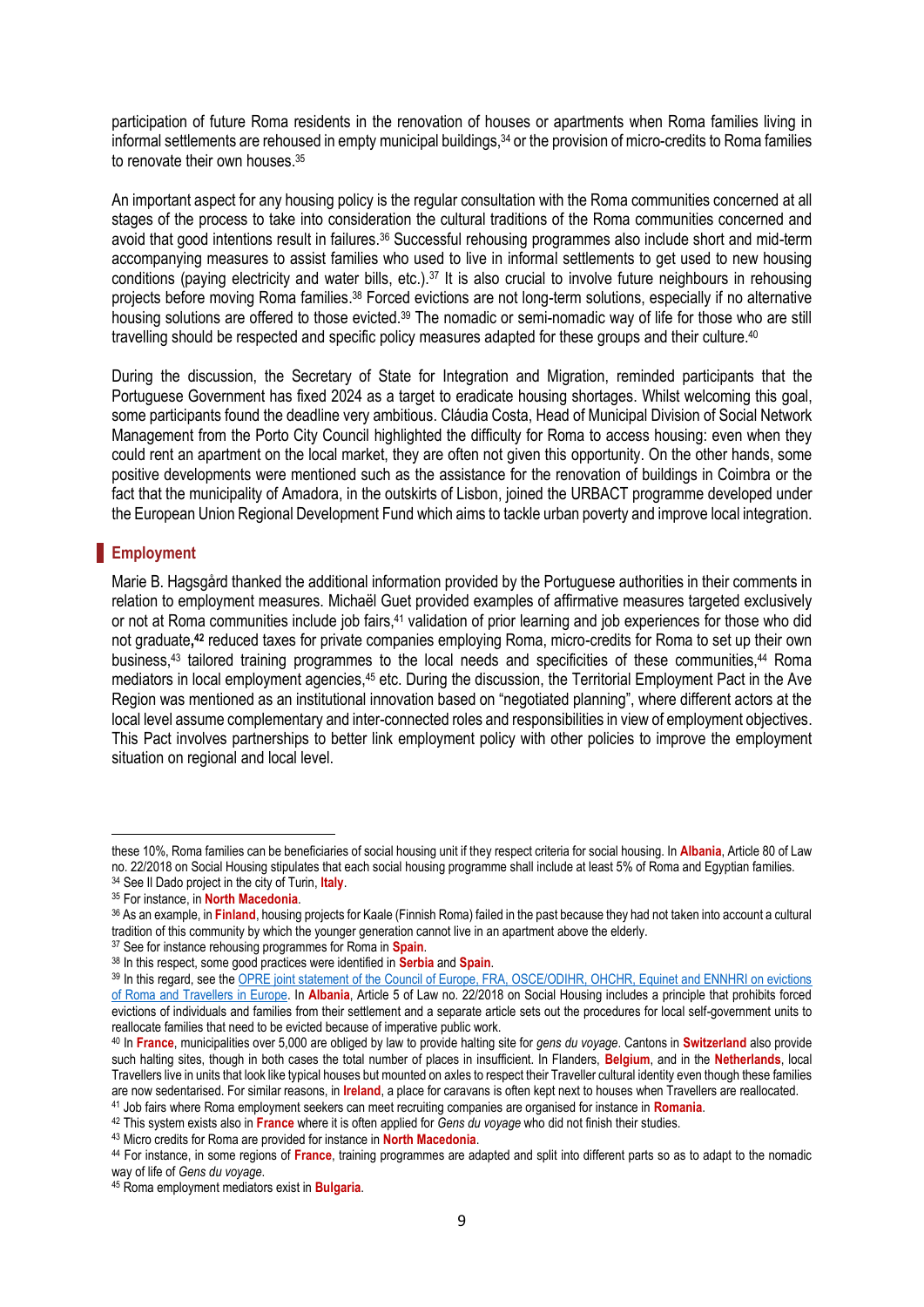# **AWARENESS-RAISING SESSION ON THE FRAMEWORK CONVENTION**

# **Introduction to the Framework Convention for the Protection of National Minorities**

Marie B. Hagsgård reminded participants that the Framework Convention entered into force in 1998. As of today, 39 Council of Europe member states (out of 47) have ratified it. <sup>46</sup> As an international treaty protecting the rights of national minorities, it is unique; its monitoring mechanism involves country visits to States Parties. She also highlighted that the Framework Convention has improved the legal protection of minority rights as human rights. The Advisory Committee has seen an increased acceptance of the results of its monitoring and the implementation of public actions based thereon. States Parties have acknowledged the relevance of its monitoring mechanism as means of establishing a constructive dialogue, including during visits and follow-up events between periodical reporting. Michaël Guet introduced some the main general principles of the Framework Convention:

- Article 3: right to free self-identification;
- Article 4: non-discrimination principle; in order to achieve equal rights, positive action from states is required;
- Article 5: national minorities' identity, language and cultural heritage should be promoted and value as an integral part of the national cultural heritage;
- Article 6: promotion of intercultural dialogue, mutual respect and understanding and co-operation among all persons living on its territory; constant dialogue between the majority and national minorities; national minorities must be protected from hostility, hate speech and hate crimes; portrayal in the media should not be stereotyped;
- Article 7: protects freedom of association;
- Article 8: protects freedom of religion and to manifest one's belief;
- Article 9: relates to media as an important tool for integration in society;
- Articles 10/11: covers linguistic rights;
- Articles 12/14: inclusive and quality education, to which all have access; the history of national minorities and their contribution to society should be included in teaching materials and curricula;
- Article 15: relates to effective participation in public affairs and socio-economic life; persons belonging to a national minority should have a voice and be able to influence decisions which concern them;
- Articles 17/18: relates to crossborder cooperation.

# **What is a 'national minority'?**

Marie B. Hagsgård reminded participants that there is no definition of the term "national minority" in the Framework Convention. In short, the main characteristic of a person belonging to a national minority is the fact that this person has decided that he/she wants to keep his/her culture and his/her identity in addition to be treated equally with the rest of the population. She added that 'minorities' in international law have different set of rights depending on if they are: indigenous peoples,<sup>47</sup> national minorities, or migrants. Outstanding issues remain such as debates concerning 'national minorities' v. 'new minorities' or 'individual rights' v. 'collective rights'.

# **Summary of the discussion**

1

Members of Parliament from the Afro-descendant community in Portugal, Beatriz Gomes Dias, Romualda Fernandes and Joacine Katar Moreira represented by her Adviser João Faria Ferreira, presented the situation of their community. The perception that Portuguese society is largely homogeneous is gradually changing and the election of three members of Parliament from the Afro-descendant community is a positive signal. Some problems however persist, including social inequalities, spatial segregation and racist hate speech. They called for the implementation of policies to overcome these obstacles and highlighted the need for more social justice, equal economic redistribution, the recognition of cultural diversity and equal participation in the public sphere.

<sup>46</sup> For more details, consult the website of the Framework Convention.

<sup>47</sup> Such as Sami who are regarded as an indigenous people in **Finland** and **Sweden**.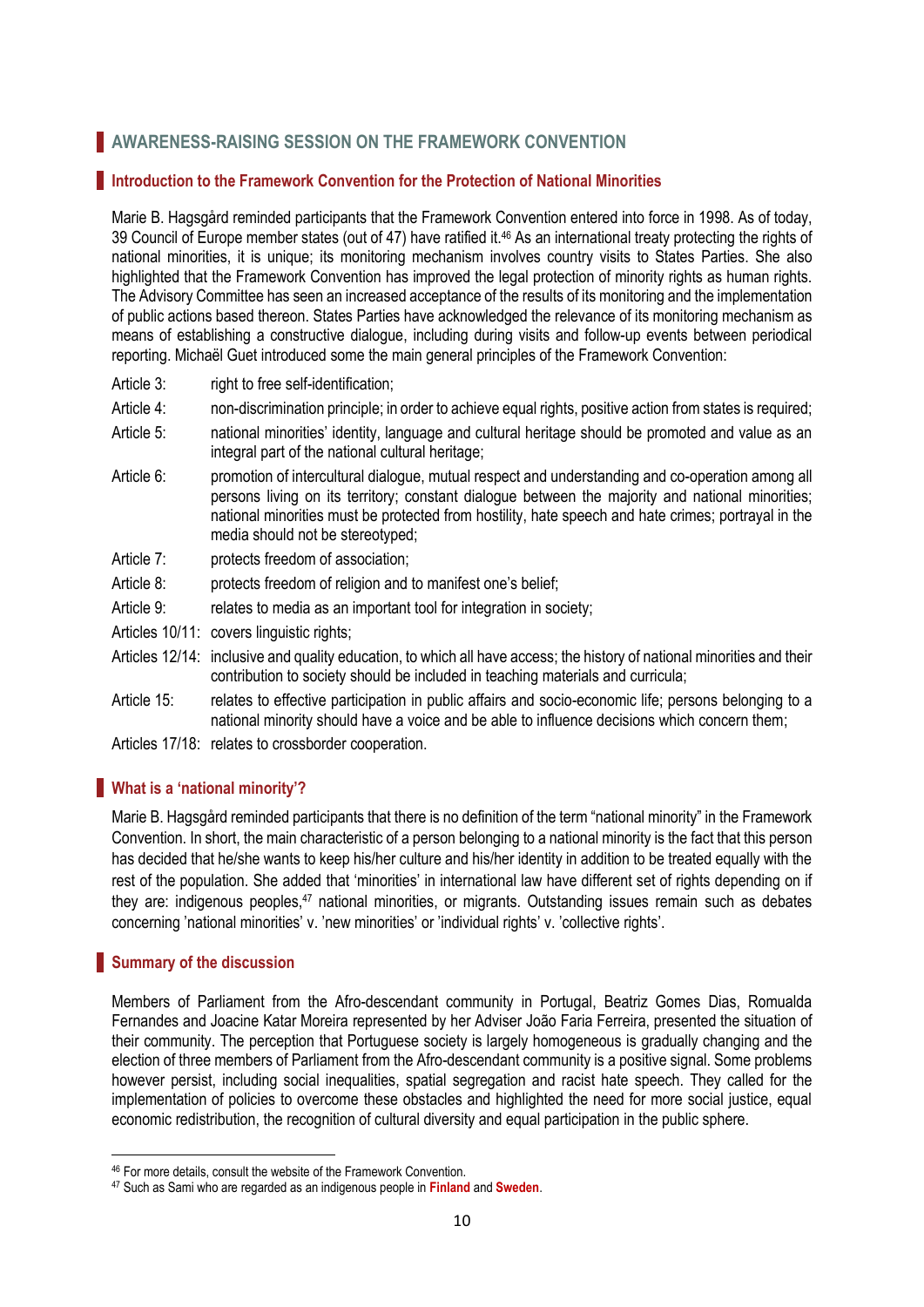Participants from the Afro-descendant community in Portugal were particularly interested to hear more about the criteria that are applied by States Parties to the Framework Convention in the absence of a definition of a 'national minority'. Michaël Guet explained that there are generally accepted criteria – both objective and subjective - for the recognition of a national minority, such as the formal recognition of a national minority, citizenship, length of residence, territoriality, substantial numbers, support by "kin states" or specific identity markers and ascribed categories. States Parties tend to set up their own criteria; however, none of these criteria cannot be generalised to all situations. For the most inclusive implementation, the Advisory Committee has tended to encourage a flexible approach to the scope of application of the Framework Convention. The above-mentioned indicative list of criteria has been commented by the Advisory Committee in it[s Thematic Commentary No.4 on the Scope of the Framework](https://rm.coe.int/CoERMPublicCommonSearchServices/DisplayDCTMContent?documentId=09000016806a4811)  [Convention for the Protection of National Minorities,](https://rm.coe.int/CoERMPublicCommonSearchServices/DisplayDCTMContent?documentId=09000016806a4811) adopted in May 2016. <sup>48</sup> Bearing in mind the interest expressed by participants and having in mind that a Portuguese translation of this Thematic Commentary does not yet exist, a summary of the Advisory Committee's analysis with some country examples is available in Appendix 6.

During this session, Beatriz Gomes Dias mentioned the fact that migrant communities are often not recognised as national minorities referring to the French authorities' position. Michaël Guet responded that France indeed does not recognise the concept of 'national minority' and applies a universal approach to its citizens but it has nevertheless adopted in practice specific policies and consultative mechanisms for the *'gens du voyage*'. In addition, it was pointed out that there are a number of States Parties that do not recognise this concept but still adopt a flexible approach, Portugal being such an example, but also countries like Bulgaria, Spain or the United Kingdom.

Whilst participants from the Afro-descendant community, either as members of parliament or as officials working in public administration – had not come up with a shared position whether there would be any advantage for them to have the Framework Convention applied to them, there was an interest expressed to follow-up the discussion on this matter, bearing in mind their specific cultural features, and criteria such as citizenship, substantial numbers or length of residence could be applicable to them. Marie B. Hagsgård invited them to further examine the Framework Convention and the Advisory Committee's [Thematic Commentary No.4 on the Scope of the Framework](https://rm.coe.int/CoERMPublicCommonSearchServices/DisplayDCTMContent?documentId=09000016806a4811)  [Convention for the Protection of National Minorities,](https://rm.coe.int/CoERMPublicCommonSearchServices/DisplayDCTMContent?documentId=09000016806a4811) and reminded them about the possibility - if the Afrodescendant community so wished – to address the authorities so as to be covered in the future by the Framework Convention. As regards Mirandese-speakers, Michaël Guet recalled that there has been no request from this linguistic minority to be protected under the Framework Convention, despite the fact that this instrument includes the protection of linguistic rights under Articles 10 and 11, but reminded the authorities that Mirandese-speakers wished Portugal to ratify the European Charter for Regional or Minority Languages and have this instrument applied to Mirandese.

# **CONCLUDING REMARKS**

**.** 

Marie B. Hagsgård and Michaël Guet thanked the Portuguese authorities, in particular Mariana Vieira da Silva, Minister of State for the Presidency, and Cláudia Pereira, Secretary of State for Integration and Migration, for their warm hospitality, openness for discussion and forward-looking attitude. They also thanked Cristina Milagre, Adviser to the Secretary of State for Integration and Migration and National Focal Point for the Framework Convention, for the practical organisation of this meeting in spite of the sanitary circumstances. The Advisory Committee always encourages States Parties to organise a follow-up event after the publication of each opinion as a way to reinforce dialogue. Marie B. Hagsgård welcomed the possibility offered by the authorities to hold the present follow-up meeting, which is already a response to one of the recommendations contained in the Advisory Committee's Fourth Opinion. By doing so, Portugal sets a good example for other States Parties to the Framework Convention.

Whilst recalling that there had been at this stage no commitment from the Portuguese authorities to enlarge the scope of the application of the Framework Convention, they welcomed the possibility offered by the authorities to present the principles and provisions of the Framework Convention to an enlarged panel, and welcomed in this respect the participation at this meeting of members of parliament of the Afro-descendant community and Mirandese-speakers.

<sup>48</sup> See Appendix 4 for the list of all Thematic Commentaries of the Advisory Committee.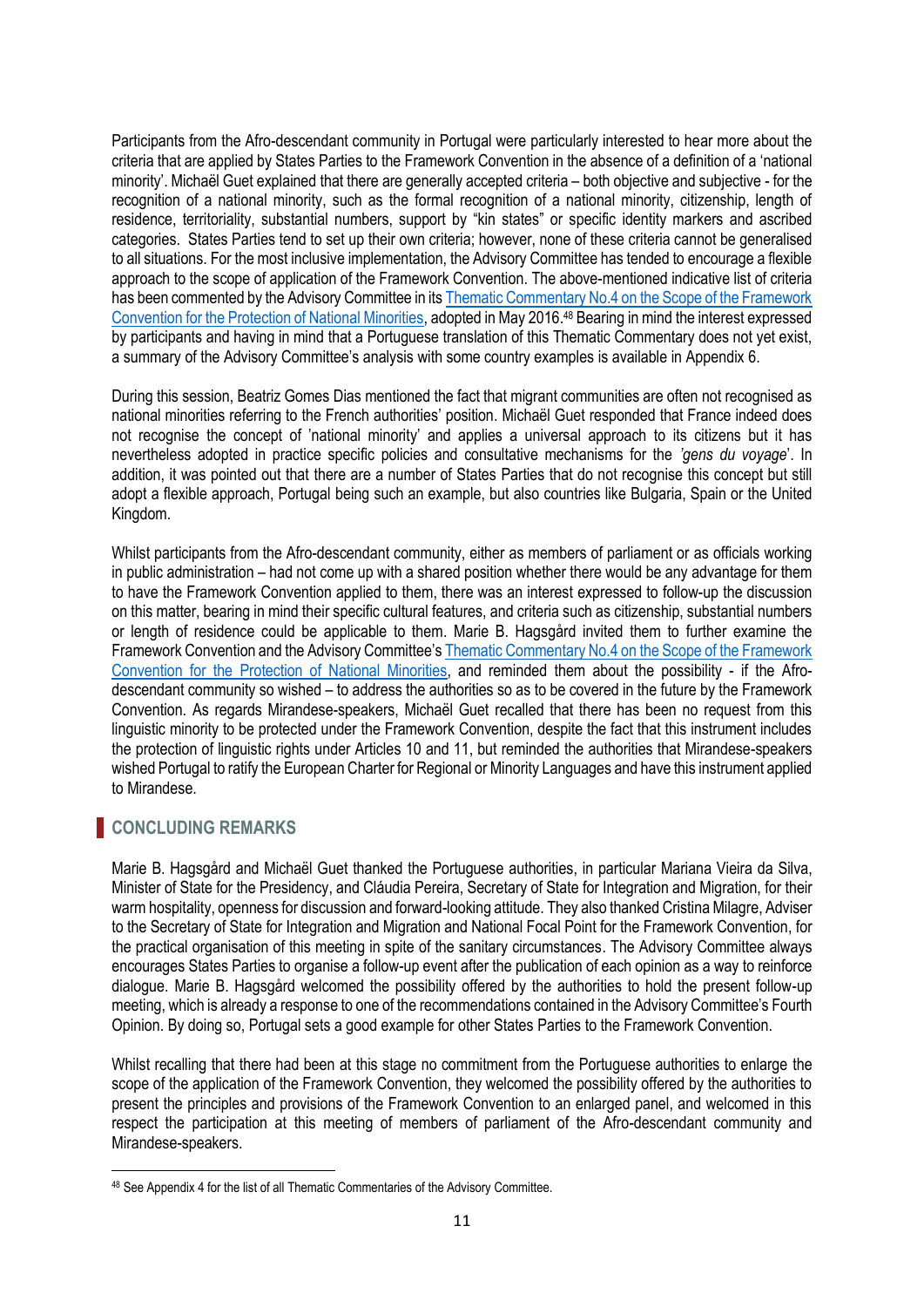Marie B. Hagsgård reminded the participants that the Advisory Committee stands ready to support the authorities in identifying the most efficient ways of implementing the recommendations contained in the Fourth Opinion on Portugal. She also invited participants from civil society to submit before or shortly after the visit alternative (shadow) reports, which can either be based on the state report, on articles of the Framework Convention or can be more concise information in the form of letters.<sup>49</sup>

As a conclusion of this meeting, Cláudia Pereira, Secretary of State for Integration and Migration, reminded the commitment of the Portuguese authorities to further promote the integration of Portuguese Roma through adequate housing, education, and employment and thanked the Council of Europe and the Advisory Committee for their advice in reaching these goals and for the sharing of good practices. She also confirmed the willingness of the Portuguese authorities to invite the Advisory Committee during the fifth monitoring cycle. At the very end of the meeting, she proposed that each participant would choose a word that would summarize the discussions and/or lessons learnt, which are reproduced below:

Dialogue - Humility - Identity - Diversity - Openness - Talk - Voices - Dissemination - Equity - Light -**Joint Reflexion – Participation – Human Dignity – Knowledge – Justice – Commitment – Resistance – Emergency – Intersectional Approach – Challenge – Transition – Collaboration – Fight against Racism – Social Harmony – Consultation – Integration – Good Practices**

**\* \* \***

1

<sup>49</sup> For more information, consult the dedicated webpage of the Framework Convention website on the [role of NGOs](https://www.coe.int/en/web/minorities/role-of-ngos) in the monitoring process. Submissions can be addressed to [minorities.fcnm@coe.int.](mailto:minorities.fcnm@coe.int)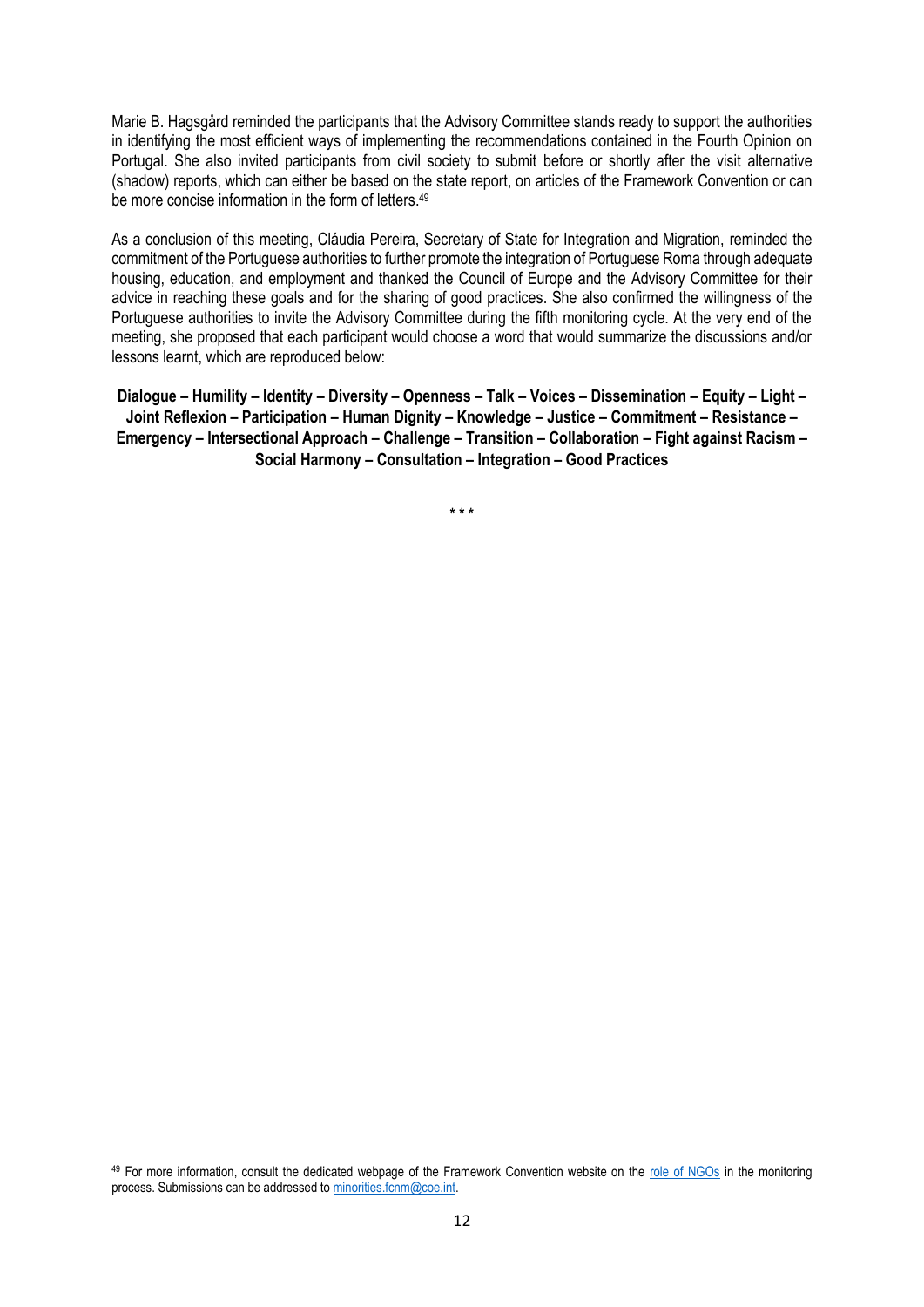# **APPENDICES**

### **Appendix 1 – Agenda of the Follow-Up meeting in Portugal (Lisbon, 29 September 2020)**



Final Agenda FCNM Follow-Up meeting

#### **Appendix 2 – List of participants**



#### **Appendix 3 – Roma and Travellers under the Framework Convention**



Roma and Travellers as covered under the

#### **Appendix 4 – Thematic commentaries adopted by the Advisory Committee on the Framework Convention**

- **ACFC Thematic Commentary No. 4 (2016) "The Framework Convention: a key tool to managing diversity through minority rights / The Scope of Application of the Framework Convention for the Protection of National Minorities"** *[\(English](http://rm.coe.int/CoERMPublicCommonSearchServices/DisplayDCTMContent?documentId=09000016806a4811) version)*
- **ACFC Thematic Commentary No. 3 (2012) Language Rights** *[\(English](http://rm.coe.int/CoERMPublicCommonSearchServices/DisplayDCTMContent?documentId=09000016800c108d) version)*
- **ACFC Thematic Commentary No. 2 (2008) Participation** *[\(English](http://rm.coe.int/CoERMPublicCommonSearchServices/DisplayDCTMContent?documentId=09000016800bc7e8) version)*
- **ACFC Thematic Commentary No. 1 (2006) Education** *[\(English](http://rm.coe.int/CoERMPublicCommonSearchServices/DisplayDCTMContent?documentId=09000016800bb694) version)*

**Appendix 5 – Roma related recommendations of the Committee of Ministers to member states of the Council of Europe**

- **[Recommendation CM/Rec\(2020\)2 on the inclusion of the history of Roma and/or Travellers](https://search.coe.int/cm/Pages/result_details.aspx?ObjectId=09000016809ee48c) [in school](https://search.coe.int/cm/Pages/result_details.aspx?ObjectId=09000016809ee48c)  [curricula and teaching materials](https://search.coe.int/cm/Pages/result_details.aspx?ObjectId=09000016809ee48c) (see [Portuguese translation of CM/Rec\(2020\)2\)](https://search.coe.int/cm/Pages/result_details.aspx?ObjectId=0900001680a002fd)**
- **Recommendation CM/Rec(2017)10 [on improving access to justice for Roma and Travellers](https://search.coe.int/cm/Pages/result_details.aspx?ObjectId=090000168075f2aa) [in Europe](https://search.coe.int/cm/Pages/result_details.aspx?ObjectId=090000168075f2aa)**
- **[Recommendation CM/Rec\(2012\)9 on mediation as an effective tool for promoting respect for human](https://search.coe.int/cm/Pages/result_details.aspx?ObjectID=09000016805c9f3e)  [rights and social inclusion of Roma](https://search.coe.int/cm/Pages/result_details.aspx?ObjectID=09000016805c9f3e)**
- **[Recommendation CM/Rec\(2009\)4 on the education of Roma and Travellers](http://rm.coe.int/09000016805b0a1c) [in Europe](http://rm.coe.int/09000016805b0a1c)**
- **[Recommendation CM/Rec\(2008\)5 on policies for Roma and/or Travellers](http://rm.coe.int/09000016805d3e1c) [in Europe](http://rm.coe.int/09000016805d3e1c)**
- **[Recommendation Rec\(2006\)10 on better access to health care for Roma and Travellers](http://rm.coe.int/09000016805aff57) [in Europe](http://rm.coe.int/09000016805aff57)**
- **[Recommendation Rec\(2005\)4 on improving the housing conditions of Roma and Travellers](http://rm.coe.int/09000016805dad2c) [in Europe](http://rm.coe.int/09000016805dad2c)**
- **[Recommendation Rec\(2004\)14 on the movement and encampment of Travellers](http://rm.coe.int/09000016805db80c) [in Europe](http://rm.coe.int/09000016805db80c)**
- **[Recommendation Rec\(2001\)17 on improving the economic and employment situation of Roma/Gypsies](http://rm.coe.int/09000016805e2958)  [and Travellers](http://rm.coe.int/09000016805e2958)**
- **[Recommendation Rec\(2000\)4 on the education of Roma/Gypsy children in Europe](http://rm.coe.int/09000016805e2e91)**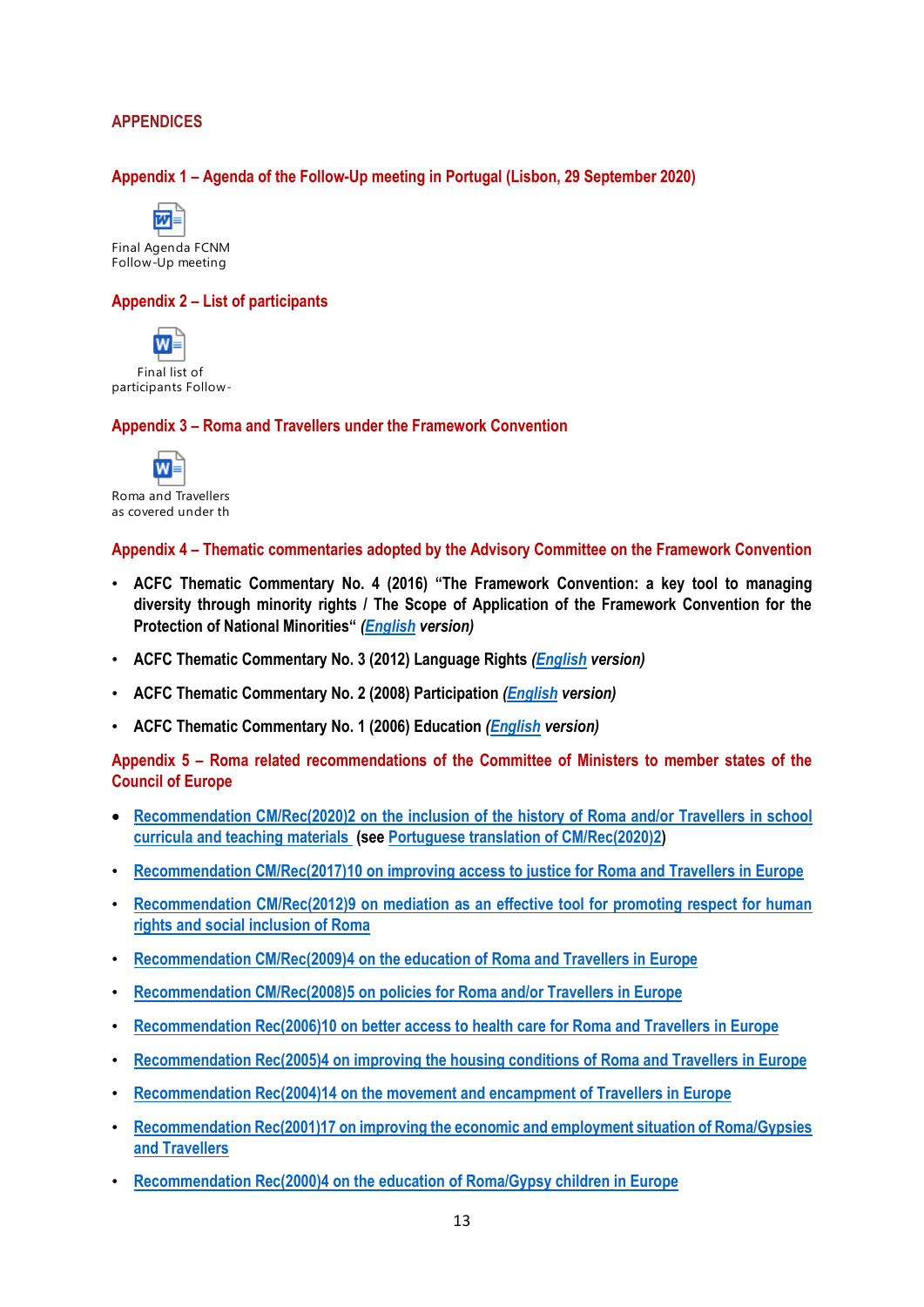### **Appendix 6 – Summary of pages 12-16 of the ACFC Thematic Commentary No. 4 (2016) on criteria applied by States Parties<sup>50</sup>**

 **Formal recognition**. The formal recognition of a national minority as such is required in a number of States Parties in order for persons belonging to these groups to access minority rights. The Advisory Committee has consistently criticised such an approach as *per se* exclusionary and not in line with the principles contained in the Framework Convention. The existence of minorities does not depend on a declaration by the government but on the factual situation in the country. While some States Parties have explicitly acknowledged the impracticality of relying on a formal recognition for the application of minority rights, a number of other states have, on a *de facto* basis, disregarded a requirement for formal recognition, thereby broadening the scope of application of the Framework Convention in practice.<sup>51</sup> Such developments have always been welcomed by the Advisory Committee and understood as efforts to correct the shortcomings that arise from applying formal criteria that are either too rigid or no longer reflect the actual situation. The *de facto* inclusion of beneficiaries under the protection of the Framework Convention - or of certain of its articles - often forms part of an evolutionary process that eventually may lead to formal recognition. Beginning with the free self-identification of individuals who are acknowledged by society as forming a distinct – albeit equally valued – minority, access to rights is then granted to promote and preserve the practices by which the group defines itself, leading in some cases to the inclusion of the minority in formal mechanisms of national minority protection.<sup>52</sup> Thus, official recognition as a national minority or the granting of a specific status, do not constitute the beginning of the process of minority rights protection, nor are they essential for the application of the Framework Convention or of specific articles of it. Recognition as a national minority has a declaratory rather than a constitutive character. Access to minority rights should therefore not depend on formal recognition.

 **Citizenship**. A recurrent precondition used by States Parties is the requirement that a person belonging to a national minority must be a citizen in order to benefit from the protection of the Framework Convention. The Advisory Committee has pointed out in this regard that the inclusion of the citizenship requirement may have a restrictive and discriminatory effect, given that it is often the members of particularly disadvantaged groups and minorities, including those who have suffered or been displaced as a result of conflict, who face difficulties in obtaining citizenship and are therefore affected by this restriction. The Advisory Committee has consistently underlined the specific challenges faced by persons belonging to national minorities who are *de jure* or *de facto* stateless.<sup>53</sup> The Advisory Committee has always welcomed instances in which States Parties have extended minority rights to non-citizens, thereby in practice disregarding an officially still existing precondition of citizenship.<sup>54</sup> In some instances, it has explicitly recommended the more consistent application of minority rights to "noncitizens".

 $\overline{a}$ 

<sup>50</sup> These extracts are not always a quotation. To obtain the exact text, consult pages 12-16 of the **[ACFC Thematic Commentary No.4](http://rm.coe.int/CoERMPublicCommonSearchServices/DisplayDCTMContent?documentId=09000016806a4811)**.

<sup>51</sup> Roma have, for instance, been *de facto* included under the protection offered by the Framework Convention in **Cyprus**, despite not officially being recognised as a 'national minority'. **Spain** – like Portugal - applies the Framework Convention to Roma despite the fact that the national legislation does not recognise the concept of a 'national minority'.

<sup>52</sup> For instance, immigrant groups such as Somalis in **Finland** are also represented in cultural consultation mechanisms and receive state support for their activities. In the **Czech Republic**, rights of persons belonging to national minorities are protected only in respect of those who belong to groups represented on the Government Council for National Minorities, a permanent government advisory body. It has been extended in 2013 to the representatives of Belarusians and Vietnamese.

<sup>53</sup> In a number of regions in Europe (former Soviet Union, former Czechoslovakia, former Yugoslavia), persons belonging to national minorities have lost their citizenship or even become stateless due to the creation of new states, despite having long-lasting ties to their places of residence.

<sup>54</sup> Non-citizens residing in the **Czech Republic** can take part in activities of organisations of their kin minorities traditionally settled in the country. Thus, persons of Croat and Serb nationality who moved into the Czech Republic in the last two decades, irrespective of their citizenship, can access measures taken for the protection of national minorities and thus benefit from the protection of the Framework Convention. **Finland** applies guarantees provided to "Old Russians" also to newer Russian-speaking arrivals. Despite the explicit entrenchment of the citizenship criterion in the interpretative declaration made by **Switzerland** upon ratification of the Framework Convention, an inclusive approach is applied towards non-Swiss Roma, for example taking into account their needs when planning to create new halting sites.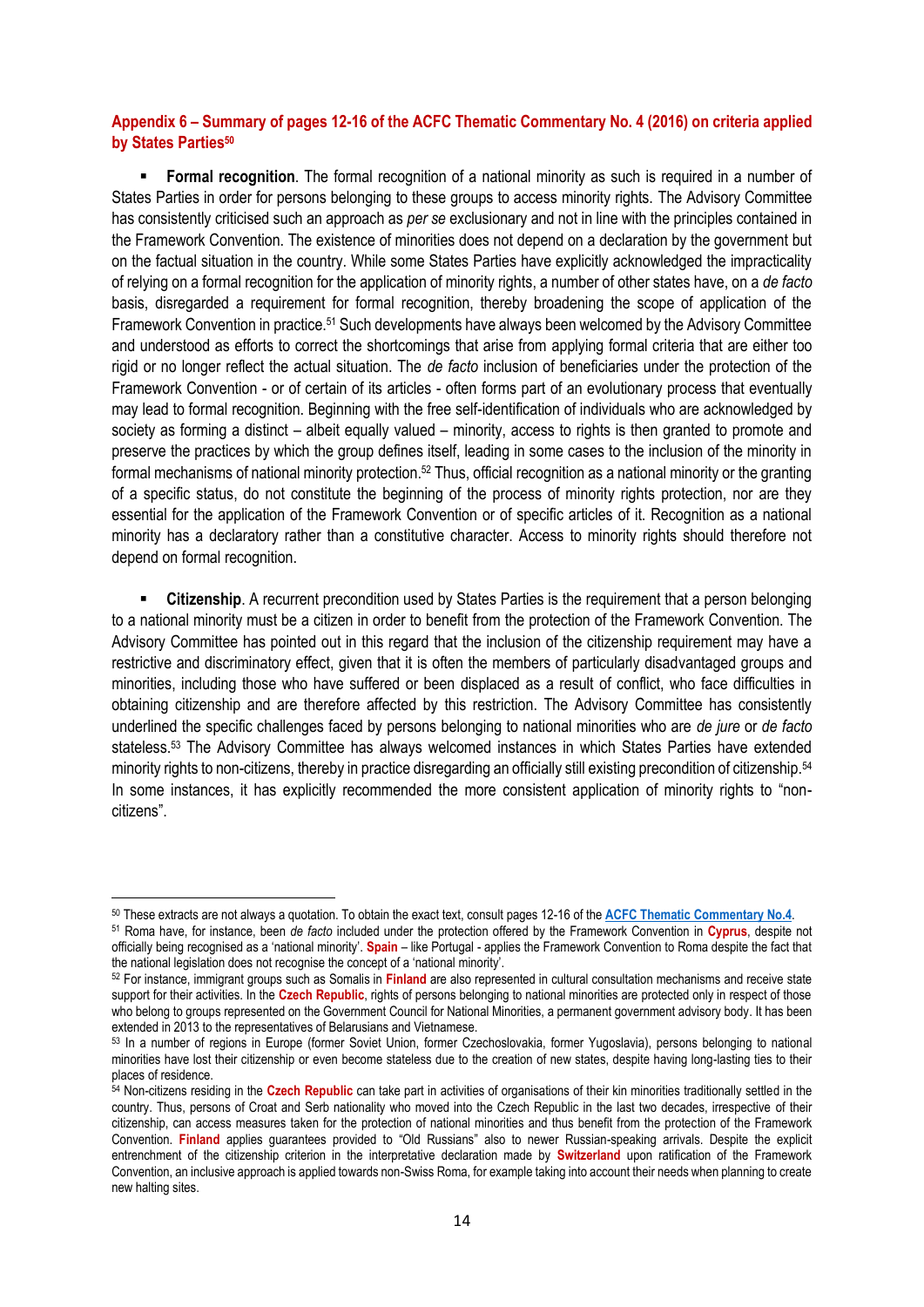**Length of residence**. In their definitions of national minorities, a number of States Parties refer to the length of residency of a particular group in the territory of the state.<sup>55</sup> Attempts at creating time limits in definitions such as "prior to the 20th century",<sup>56</sup> or "approximately 100 years",<sup>57</sup> have been used in this context. Less absolute concepts that are subject to interpretation have also been developed, including the notion of "traditional residence", "traditional minorities" or the term "autochthonous national minorities".<sup>58</sup> In some cases the notion of "long-lasting ties to a particular region" is applied, including with regard to non-residents who express a willingness to return to this region and to benefit from the protection of the Framework Convention.<sup>59</sup> The Advisory Committee considers that it follows by implication from the fact that only Articles 10(2), 11(3) and 14(2) of the Framework Convention establish specific guarantees in areas traditionally inhabited by persons belonging to national minorities, that the length of residency in the country is not to be considered a determining factor for the applicability of the Framework Convention as a whole. It has further consistently held that any temporal restrictions should be regarded flexibly and that distinctions in the treatment of otherwise similar groups based solely on the length of their residency in the territory can be unjust.<sup>60</sup>

 **Territoriality**. A number of States Parties have also applied territorial criteria for the identification of rights holders under the Framework Convention, establishing that minority rights may only be enjoyed within specific areas. The Advisory Committee has argued that flexibility should be applied and that persons belonging to a national minority who live outside such areas should not be disproportionately disadvantaged. In particular the fact that only some rights - that is Articles 10(2), 11(3) and 14(2) - allow for territorial limitations implies again that the applicability of other rights should not in principle be restricted to certain regions. In addition, territorial limitations may constitute an *a priori* exclusion of persons belonging to national minorities from the scope of application which is incompatible with the principles contained in the Framework Convention. The Advisory Committee has further criticised situations in which imposed differentiations between members of a group based on territorial features lead to the weakening of a group and, as a result, to the reduced access to rights for persons belonging to that national minority.<sup>61</sup> It has in particular argued that demographic changes over time must be taken into account. Increased mobility in many countries has resulted in a high number of persons belonging to national minorities moving from areas of their traditional settlement to other regions that offer more favourable economic conditions or educational opportunities, such as industrialised areas or urban centres. While residence in a specific area might thus be conducive to the more effective enjoyment of some minority rights, it must not result in the arbitrary denial of the enjoyment of all minority rights.

 **Substantial numbers**. Various interpretations by States Parties have been made. In some cases, the term 'compact settlement' has been used to define the specific rights holders.<sup>62</sup> While acknowledging that it may be more problematic to ensure access to some minority rights for persons belonging to national minorities who live dispersed throughout the country, the Advisory Committee has pointed out repeatedly that their recognition as national minorities and their access to minority rights in general must not be impeded through the use of numerical criteria. It has expressed its deep concern, for instance, when Roma have been excluded altogether from the scope of application of the Framework Convention and thereby entirely denied protection as a national minority, because of the fact that they live territorially dispersed and not settled in substantial numbers anywhere in the country.<sup>63</sup>

<sup>55</sup> *Inter alia*, **Austria**, **Denmark**, **Germany**, **Hungary** and **Switzerland**. The request for access to minority rights by the Polish minority in **Austria**, for instance, has been rejected based on the argument that there has not been uninterrupted and "traditional" residence. In **Switzerland**, the Canton of Neuchâtel expressed the view that "communities with migrant backgrounds" could be considered as national minorities when "the length of time for which they had had ties with Switzerland" will have been established.

<sup>56</sup> **Sweden**, for instance. Also, in **Switzerland**, in order for Roma to be recognised as a national minority under the Framework Convention, Roma organisations should prove their presence in Switzerland since at least the end of the 19th century.

<sup>57</sup> **Austria** for instance.

<sup>58</sup> See "the autochthonous Italian and Hungarian National Minorities" in **Slovenia**. Sami in **Sweden** and **Finland** are regarded as indigenous. <sup>59</sup> For instance, the approach of **Georgia** towards Meshketians and Ossetians who were deported or displaced by conflict.

<sup>60</sup> In **Denmark**, Roma are not recognised as national minorities with the argument that they "have no historical or long-term and unbroken association with Denmark".

<sup>61</sup> See for instance the differentiation between Burgenland Croats and Croats made in **Austria**.

<sup>62</sup> An approach followed by **Austria, Azerbaijan**, and **Germany**.

<sup>63</sup> This is a reason why **the Netherlands** do not include Roma under the scope of the Framework Convention.